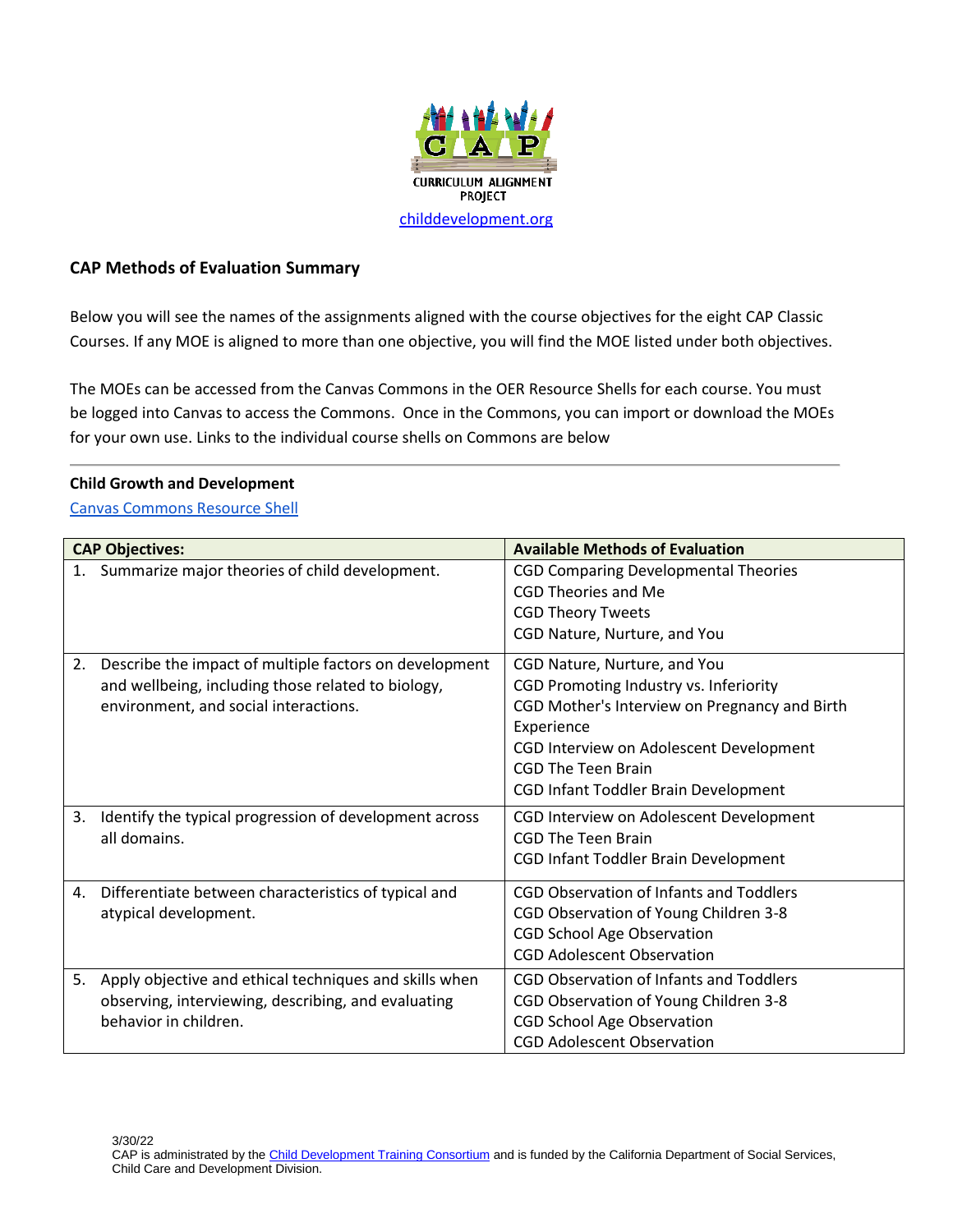# **Child Family Community**

[Canvas Commons Resource Shell](https://lor.instructure.com/resources/e7e79c5f37a444108c62c859420e6b83?shared)

|    | <b>CAP Objectives:</b>                                                                                                                                                                                                    | <b>Available Methods of Evaluation</b>                                                                           |
|----|---------------------------------------------------------------------------------------------------------------------------------------------------------------------------------------------------------------------------|------------------------------------------------------------------------------------------------------------------|
| 1. | Compare historical and current theoretical frameworks of<br>socialization.                                                                                                                                                | CFC How Theory Informs Practice                                                                                  |
| 2. | Identify how the child develops within a system and is<br>influenced by multiple factors of socialization including the<br>educational, political, and socioeconomic impacts on children<br>and families.                 | <b>CFC</b> Socialization<br>CFC Personal Bio-Ecological Portrayal                                                |
| 3. | Compare and contrast diverse family characteristics and<br>perspectives of children and families.                                                                                                                         | CFC What is Family?                                                                                              |
| 4. | Evaluate the impact of one's own experiences on their<br>relationships with children, families, and the community.                                                                                                        | CFC Personal Bio-Ecological Portrayal<br>CFC Socialization: Applying Bronfenbrenner's<br><b>Ecological Model</b> |
| 5. | Describe the legal requirements and ethical responsibilities of<br>professionals working with all children and families.                                                                                                  | CFC Opportunity for Advocacy                                                                                     |
| 6. | Compare and contrast educational systems and practices,<br>including strategies for family engagement and building<br>partnerships between early learning settings, schools, and<br>community organizations and agencies. | CFC Compare Strategies for Building<br>Partnerships                                                              |
|    | 7. Describe contemporary social issues and their effects on<br>families and children.                                                                                                                                     | CFC Mix It Up                                                                                                    |
| 8. | Identify community resources to support young children's<br>learning and development and to support families' needs.                                                                                                      | <b>CFC Family Interview</b><br>CFC Community Based Organization/Agency<br>Report                                 |

# **Principles and Practice**s

[Canvas Commons Resource Shell](https://lor.instructure.com/resources/0b59c2e20f3e48a1b75a710334ca1f8a?shared)

|    | <b>CAP Objectives:</b>                                                                                                                                                                                        | <b>Available Methods of Evaluation</b>                                                                                                                                         |
|----|---------------------------------------------------------------------------------------------------------------------------------------------------------------------------------------------------------------|--------------------------------------------------------------------------------------------------------------------------------------------------------------------------------|
| 1. | Describe historical and current issues and global approaches<br>for early care and education.                                                                                                                 | PP Applying History to Current Issues                                                                                                                                          |
|    | 2. Differentiate between various types of settings in relation to<br>the ages served, regulations, and teacher requirements.                                                                                  | PP Program Models and Approaches                                                                                                                                               |
| 3. | Identify the roles and responsibilities of an early childhood<br>educator for curriculum and teaching, family engagement,<br>ethical practice, and professional interactions with others in<br>the classroom. | PP CA ECE Teacher Performance Expectations<br>PP Navigating the Learning Foundations and<br>Common Core<br>PP Identifying Your Theoretical Foundations<br>PP Ethical Responses |
| 4. | Identify and compare the developmental stages and needs of<br>children, birth through age eight.                                                                                                              | PP Knowing and Using Knowledge of<br>Development<br>PP Video-Based Observation of Infant Toddler<br>Settings                                                                   |
| 5. | Describe Developmentally Appropriate Practice.                                                                                                                                                                | PP Preschool Environments and<br>Developmentally Appropriate Practice (DAP)                                                                                                    |
| 6. | Explain the role and value of play.                                                                                                                                                                           | PP Elevator Pitch on Play                                                                                                                                                      |

3/30/22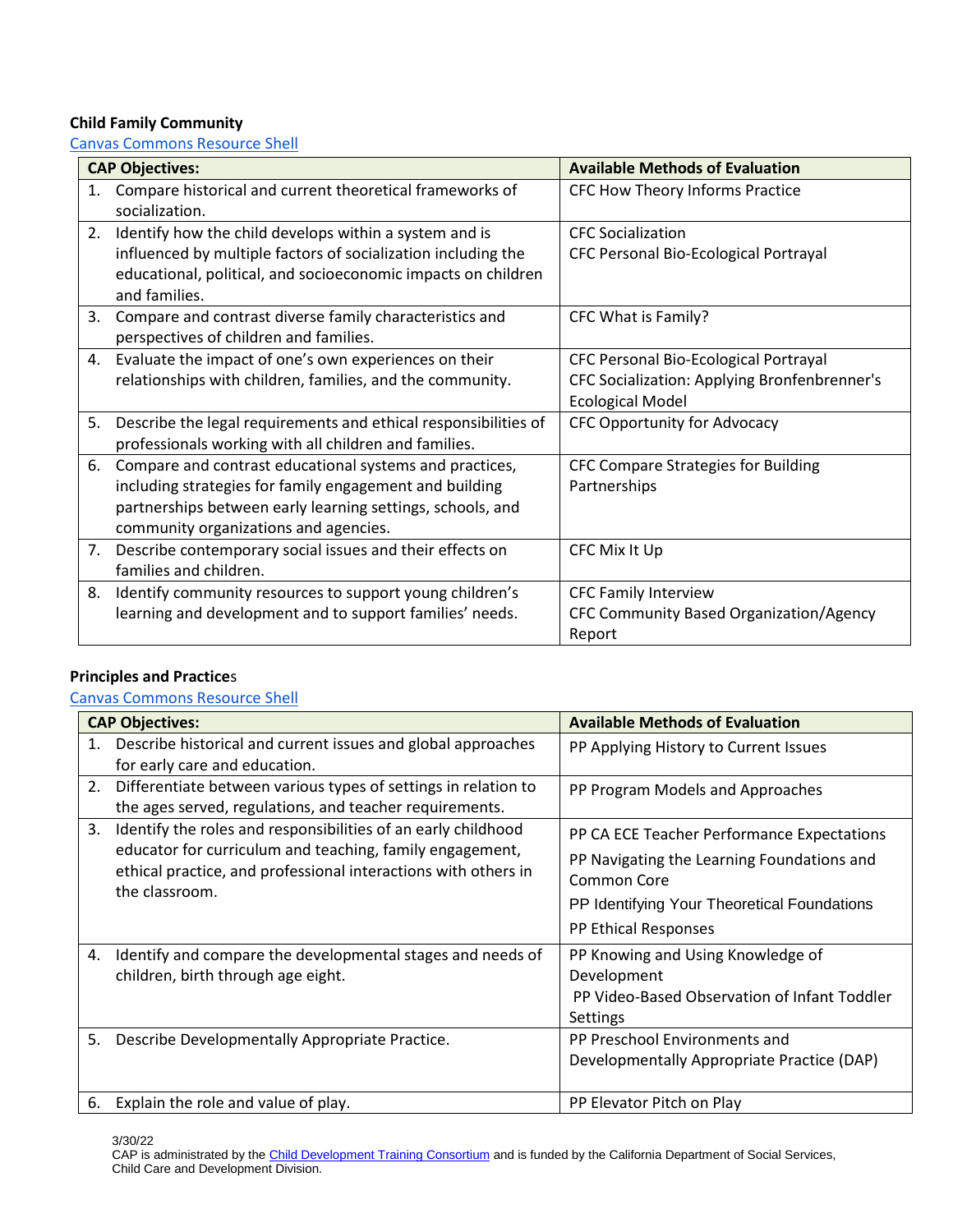|    | <b>CAP Objectives:</b>                                         | <b>Available Methods of Evaluation</b>       |
|----|----------------------------------------------------------------|----------------------------------------------|
| 7. | Compare and contrast principles of positive guidance and       | PP Guiding Behavior and Classroom            |
|    | interactions.                                                  | Management                                   |
| 8. | Explain how theories of learning and development guide early   | PP Video-Based Observation of Infant Toddler |
|    | childhood environment design, curriculum, and teaching         | Settings                                     |
|    | strategies.                                                    | PP Identifying Your Theoretical Foundations  |
| 9. | Explain the ongoing curriculum cycle of observation, planning, | PP Planning with a Curriculum Web            |
|    | implementation, and assessment.                                |                                              |
|    | 10. Identify supports for first and dual language learners in  | PP Supporting Dual Language Learners         |
|    | developing English language and literacy skills including      |                                              |
|    | support for the home language.                                 |                                              |
|    | 11. Develop an initial personal philosophy of early childhood  | PP Personal Philosophy of Teaching           |
|    | teaching                                                       |                                              |

### **Introduction to Curriculum**

## [Canvas Commons Resource Shell](https://lor.instructure.com/resources/814a281886d94ea1bebbd5ab779499e5?shared)

|    | <b>CAP Objectives:</b>                                           | <b>Available Methods of Evaluation</b>          |
|----|------------------------------------------------------------------|-------------------------------------------------|
| 1. | Explore various early childhood curriculum models,               | IC Program Models                               |
|    | approaches, and professional practices to inform and evaluate    | IC Comparing ECE Curriculum                     |
|    | curriculum and environments.                                     | IC Program Models Comparison                    |
|    | 2. Explain how the curriculum is integrated across all           | IC Integrated Curriculum: Math                  |
|    | developmental domains and content areas.                         |                                                 |
| 3. | Observe and evaluate teaching strategies, curriculum, and        | IC Conor's Hair Salon: Connecting theory and    |
|    | environmental designs.                                           | teaching strategies to observation              |
|    | 4. Observe children as a basis for planning curriculum and       | IC Conor's Hair Salon: Connecting theory and    |
|    | environments.                                                    | teaching strategies to observation              |
|    |                                                                  | IC Observing and Planning for Infants and       |
|    |                                                                  | <b>Toddlers</b>                                 |
| 5. | Apply knowledge of academic discipline content, children's       | IC Using the Foundations: Language and          |
|    | growth, development, and individual characteristics to plan      | Literacy                                        |
|    | developmentally and linguistically appropriate, engaging, and    |                                                 |
|    | supportive learning experiences for infants and toddlers         |                                                 |
|    | through the early primary years.                                 |                                                 |
| 6. | Develop plans for physical environments that are appropriate     | IC Physical Environment- Infant Toddler         |
|    | for children's individual ages and stages, skills and abilities, | IC Physical Environment-Preschool               |
|    | needs, and learning goals.                                       |                                                 |
| 7. | Explain how different teaching strategies could be used for a    | IC Teaching Strategy Scenarios                  |
|    | variety of curriculum goals.                                     |                                                 |
| 8. | Describe guidance and interaction approaches to support          | IC Positive Guidance                            |
|    | social relationships and learning.                               |                                                 |
| 9. | Explain how the principles of the Universal Design for Learning  | IC: Adapting Activities for Individual Needs:   |
|    | (UDL) are applied in various situations and how specific         | Working with an IEP                             |
|    | learning experiences could be adapted to address individual      | IC Adapting Learning Experiences for Individual |
|    | children's learning and development needs.                       | <b>Needs</b>                                    |
|    | 10. Describe various strategies for engaging and partnering with | IC Family Engagement                            |
|    | families to support children's development and learning          |                                                 |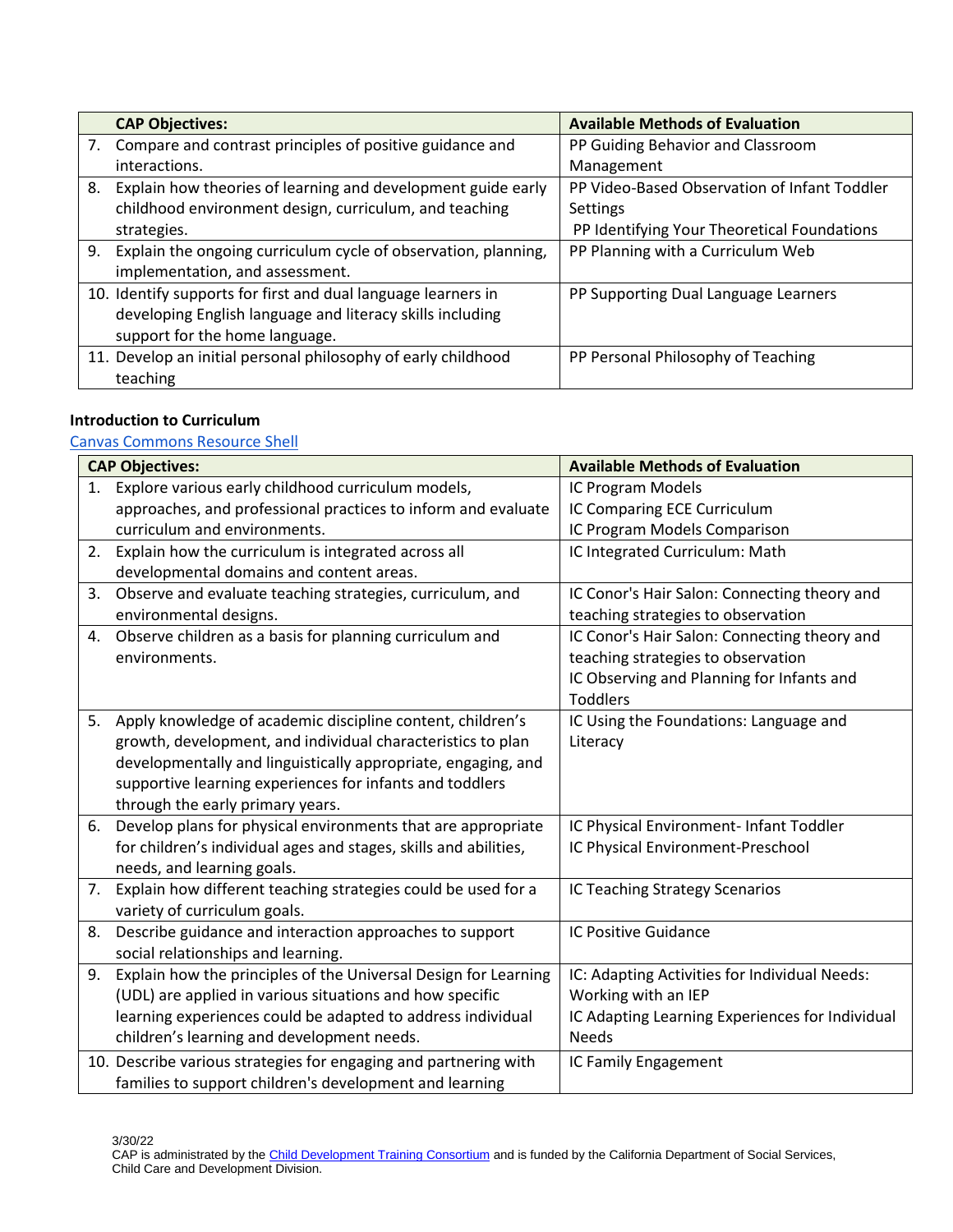# **Health Safety and Nutrition**

[Canvas Commons Resource Shell](https://lor.instructure.com/resources/96ed272e0605421ea4ce5f1c2c8168ec?shared)

|    | <b>CAP Objectives:</b>                                          | <b>Available Methods of Evaluation</b>          |
|----|-----------------------------------------------------------------|-------------------------------------------------|
| 1. | Define the broad concepts and practices of health, safety, and  | <b>HSN First Aid Scenarios</b>                  |
|    | nutrition.                                                      | HSN Children's Health, Safety and Nutrition     |
| 2. | Identify laws and regulations related to health, safety, and    | HSN Child Care Site Laws and Regulations        |
|    | nutrition.                                                      |                                                 |
| 3. | Identify health and safety risks and prevention strategies in   | HSN Observation of Early Care and Education     |
|    | care and education settings.                                    | Health and Safety Environment                   |
| 4. | Describe a caregiver's role and responsibility in modeling good | HSN Caregiver's Role Health, Safety and         |
|    | health, safety, and nutrition habits.                           | Nutrition                                       |
| 5. | Describe culturally responsive strategies for partnering with   | HSN Observation of Early Care and Education     |
|    | families and the community in support of a healthy and safe     | Health and Safety Environment                   |
|    | environment for children.                                       | HSN School Wellness, Safety and Security        |
|    |                                                                 | HSN Healthy Nutrition Tips for Families         |
| 6. | Explore community resources available to support children       | HSN Healthy Nutrition Tips for Families         |
|    | and families.                                                   | <b>HSN Community Resources</b>                  |
| 7. | Apply the recommendations for children's nutrition to the       | <b>HSN Snack Menu Re-Do</b>                     |
|    | development of healthy and economical meals and snacks          |                                                 |
|    | based on the age and individual needs of children.              |                                                 |
| 8. | Plan developmentally appropriate, culturally responsive         | HSN Health, Safety, Nutrition Activity/Learning |
|    | learning experiences and environments that support the          | Experience                                      |
|    | topics of health, safety, and nutrition.                        |                                                 |

## **Teaching in a Diverse Society**

#### [Canvas Commons Resource Shell](https://lor.instructure.com/resources/136cc34ecfe64737b652b5008c0f5288?shared)

|    | <b>CAP Objectives:</b>                                          | <b>Available Methods of Evaluation</b>        |
|----|-----------------------------------------------------------------|-----------------------------------------------|
| 1. | Describe historical and current perspectives on diversity and   | TD Historical and Current Perspectives        |
|    | inclusion.                                                      |                                               |
| 2. | Identify and differentiate between various forms and types of   | TD Gender and Race                            |
|    | diversity.                                                      |                                               |
| 3. | Discuss how stereotypes, bias, discrimination, systemic         | TD Identifying isms during the COVID pandemic |
|    | oppression, and internalized privilege impact children's        |                                               |
|    | learning, development, and school experiences.                  |                                               |
| 4. | Reflect on your own values and implicit and explicit biases and | TD Reflection on Bias                         |
|    | the ways in which these may positively and negatively affect    |                                               |
|    | teaching and learning.                                          | TD Personal Identities                        |
| 5. | Evaluate classroom environments, materials, and approaches      | TD Creating a Diverse Environment             |
|    | for developmental, cultural, and linguistic appropriateness for | TD Classroom Supply Project                   |
|    | infants and toddlers through the early primary years.           | TD Classroom Observation                      |
|    |                                                                 | <b>TD Book Share</b>                          |
| 6. | Describe appropriate teaching strategies and potential          | TD Pedagogical Modifications                  |
|    | curriculum and pedagogical modifications to help all young      |                                               |
|    | children access the curriculum.                                 |                                               |
| 7. | Describe strategies to promote an inclusive and anti-racist     | TD Creating a Diverse Environment             |
|    | classroom community.                                            | <b>TD Book Share</b>                          |

3/30/22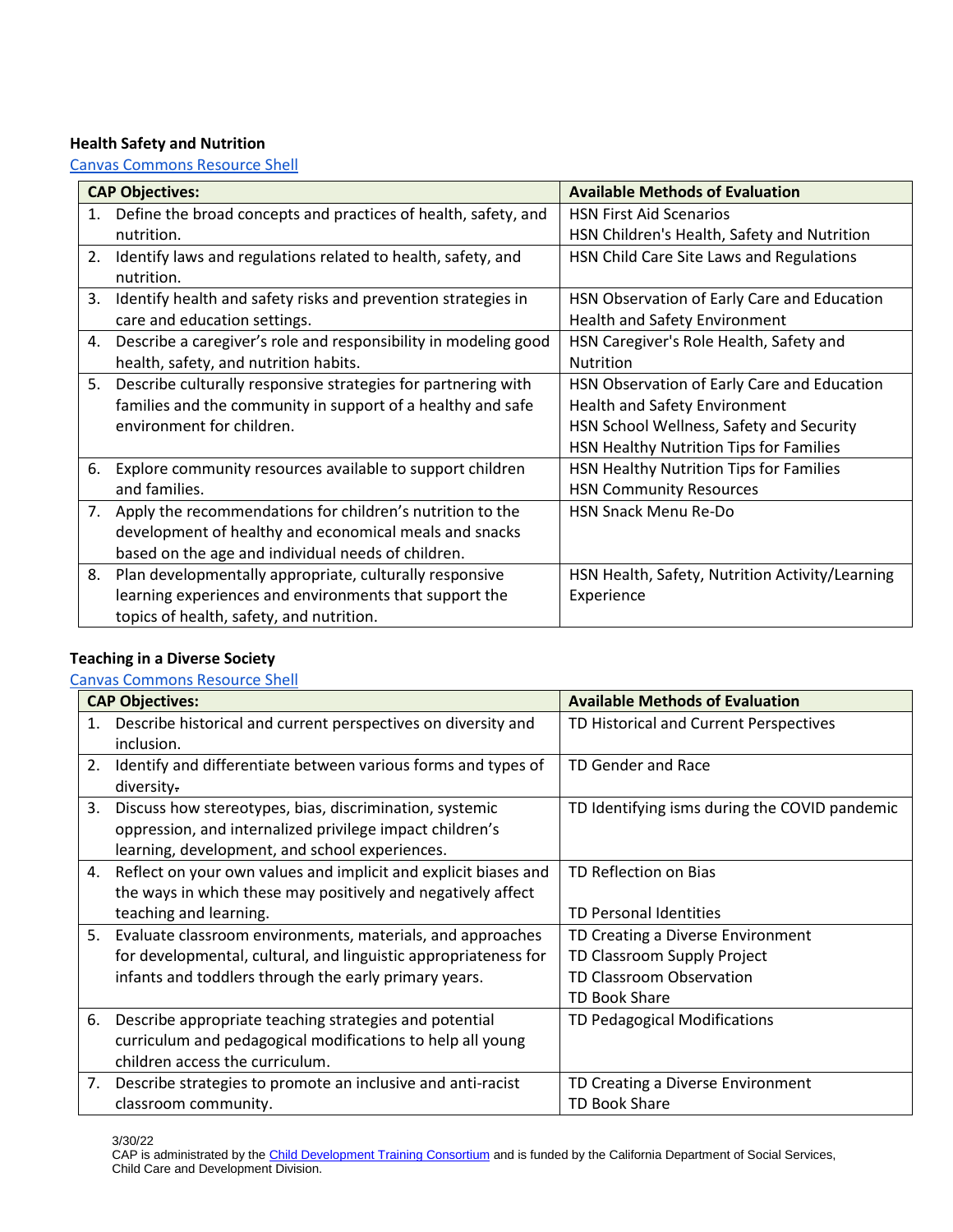|    | <b>CAP Objectives:</b>                                     | <b>Available Methods of Evaluation</b> |
|----|------------------------------------------------------------|----------------------------------------|
| 8. | Identify approaches to help children negotiate and resolve | TD Book Share                          |
|    | conflict related to social injustice and bias.             |                                        |
| 9. | Describe strategies to build collaborative, respectful     | TD Effective Communication             |
|    | partnerships with families.                                |                                        |

### **Observation and Assessment**

#### [Canvas Commons Resource Shell](https://lor.instructure.com/resources/6cd40297e74f4458a946edf5b7928155?shared)

|                | <b>CAP Objectives:</b>                                          | <b>Available Methods of Evaluation</b>           |
|----------------|-----------------------------------------------------------------|--------------------------------------------------|
| 1 <sub>1</sub> | Differentiate between various observation and assessment        | <b>OA Anecdotal Records Practice</b>             |
|                | tools according to their purpose and validity.                  | OA Using Anecdotal Records in the Classroom      |
|                |                                                                 | <b>OA Rating Scales</b>                          |
|                |                                                                 | OA Running Record Practice                       |
|                |                                                                 | OA Running Record Social Development 30 pts      |
|                |                                                                 | OA Creating and Using Checklists                 |
|                |                                                                 | OA Time Sample Focusing on Attention Span        |
| 2.             | Demonstrate basic formative and summative assessment            | OA Rating Checklist - DRDP                       |
|                | techniques.                                                     |                                                  |
| 3.             | Apply knowledge of development and other influencing            | OA Time Sample Focusing on Attention Span        |
|                | factors to interpret observations and assessments.              | OA Using Anecdotal Records Focused on            |
|                |                                                                 | <b>Transitions</b>                               |
| 4.             | Use standardized observation and assessment tools to            | OA ECERS Score Sheet                             |
|                | evaluate quality in environments, interactions, and             | <b>OA Classroom Observation</b>                  |
|                | curriculum.                                                     |                                                  |
| 5.             | Discuss logistical challenges, biases, and preconceptions about | OA Recognizing the Influence of Bias             |
|                | observing and assessing children.                               |                                                  |
| 6.             | Demonstrate how observation and assessment are used to          | OA Using the DRDP as a Basis for Planning and    |
|                | plan for and adjust learning experiences                        | Parent Engagement                                |
| 7.             | Describe legal and ethical responsibilities in relation to      | OA Ethical Scenarios in Early Childhood Settings |
|                | observation, assessment, documentation, and recordkeeping.      |                                                  |
| 8.             | Discuss the role of partnerships with families and other        | OA Partnering with Other Professionals to        |
|                | professionals in utilizing interpretations of observational and | Learn about Children                             |
|                | assessment data.                                                | OA Inviting Families to Share                    |

#### **Practicum**

[Canvas Commons Resource Shell](https://lor.instructure.com/resources/4f9a5dec31b84df5a37feecd4089ec65?shared)

|    | Apply current research and theories on learning and         | PR Theory to Classroom Application   |
|----|-------------------------------------------------------------|--------------------------------------|
|    | development to plan experiences for young children.         |                                      |
| 2. | Demonstrate developmentally appropriate, professional, and  | PR Co-Teacher Ethical Scenario       |
|    | ethical practices in supervised early childhood classrooms. |                                      |
| 3. | Plan, implement, and evaluate curriculum based on the needs | PR Learning Experience/Activity Plan |
|    | and interests of young children.                            |                                      |
| 4. | Incorporate principles of the Universal Design for Learning | PR Learning Experience/Activity Plan |
|    | into a variety of curriculum experiences.                   |                                      |
|    |                                                             |                                      |
|    |                                                             |                                      |

3/30/22

CAP is administrated by the [Child Development Training Consortium](https://www.childdevelopment.org/higher-ed-faculty/curriculum-alignment-project) and is funded by the California Department of Social Services, Child Care and Development Division.